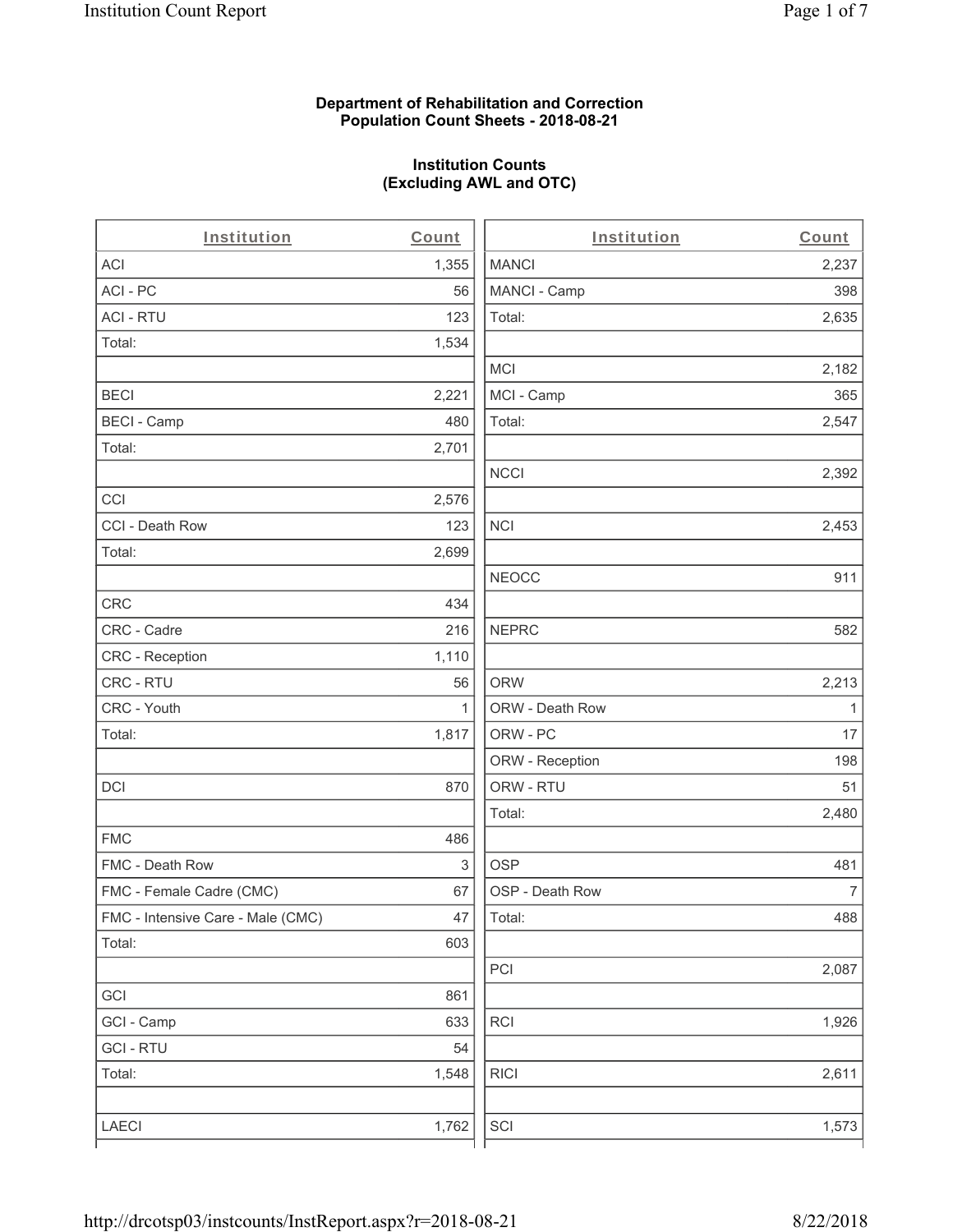| <b>LECI</b>              | 2,143 | <b>SOCF</b>      |                          | 1,268  |
|--------------------------|-------|------------------|--------------------------|--------|
| LECI - Camp              | 186   | SOCF - RTU       |                          | 69     |
| Total:                   | 2,329 | Total:           |                          | 1,337  |
|                          |       |                  |                          |        |
| LOCI                     | 2,252 | <b>TCI</b>       |                          | 991    |
|                          |       | TCI - Camp       |                          | 441    |
| <b>LORCI</b>             | 235   | Total:           |                          | 1,432  |
| LORCI - Cadre            | 129   |                  |                          |        |
| <b>LORCI - Reception</b> | 1,062 | <b>TOCI</b>      |                          | 761    |
| Total:                   | 1,426 | <b>TOCI - PC</b> |                          | 94     |
|                          |       | Total:           |                          | 855    |
| <b>MACI</b>              | 976   |                  |                          |        |
| MACI - Minimum           | 1,258 | <b>WCI</b>       |                          | 1,289  |
| Total:                   | 2,234 | <b>WCI-RTU</b>   |                          | 30     |
|                          |       | Total:           |                          | 1,319  |
|                          |       |                  |                          |        |
|                          |       |                  | <b>Total Population:</b> | 49,403 |

\* The Total Population includes 30 Offenders with Reason Codes 30 & 31. \*\* The Total Population includes 37 Offenders with Reason Code 0A.

### **Male Population by Security Level (Include AWL and Exclude OTC)**

| Security Level         |                   | <b>Body</b> | AWL | $(-\text{OTC})$ | Total  |
|------------------------|-------------------|-------------|-----|-----------------|--------|
| Total Level 5          |                   | 113         | 2   | 2               | 113    |
| Total Level 4          |                   | 2,786       | 27  | 23              | 2,790  |
| Total Level 3          |                   | 11,816      | 129 | 112             | 11,833 |
| Total Level 2          |                   | 15,858      | 209 | 165             | 15,902 |
| Total Level 1          |                   | 14,601      | 146 | 90              | 14,657 |
| <b>Total Death Row</b> |                   | 135         |     |                 | 135    |
|                        | <b>Total Male</b> | 45,309      | 514 | 393             | 45,430 |

#### **Female Population by Institution (Include AWL and Exclude OTC)**

| Institution              | Bodv  | AWL |    | Tota  |
|--------------------------|-------|-----|----|-------|
| <b>DCI</b>               | 870   |     | 6  | 872   |
| <b>FMC</b>               | 18    |     |    | 18    |
| FMC - Female Cadre (CMC) | 67    |     |    | 67    |
| <b>NEPRC</b>             | 582   |     |    | 587   |
| <b>ORW</b>               | 2,212 | 34  | 25 | 2,22' |
|                          |       |     |    |       |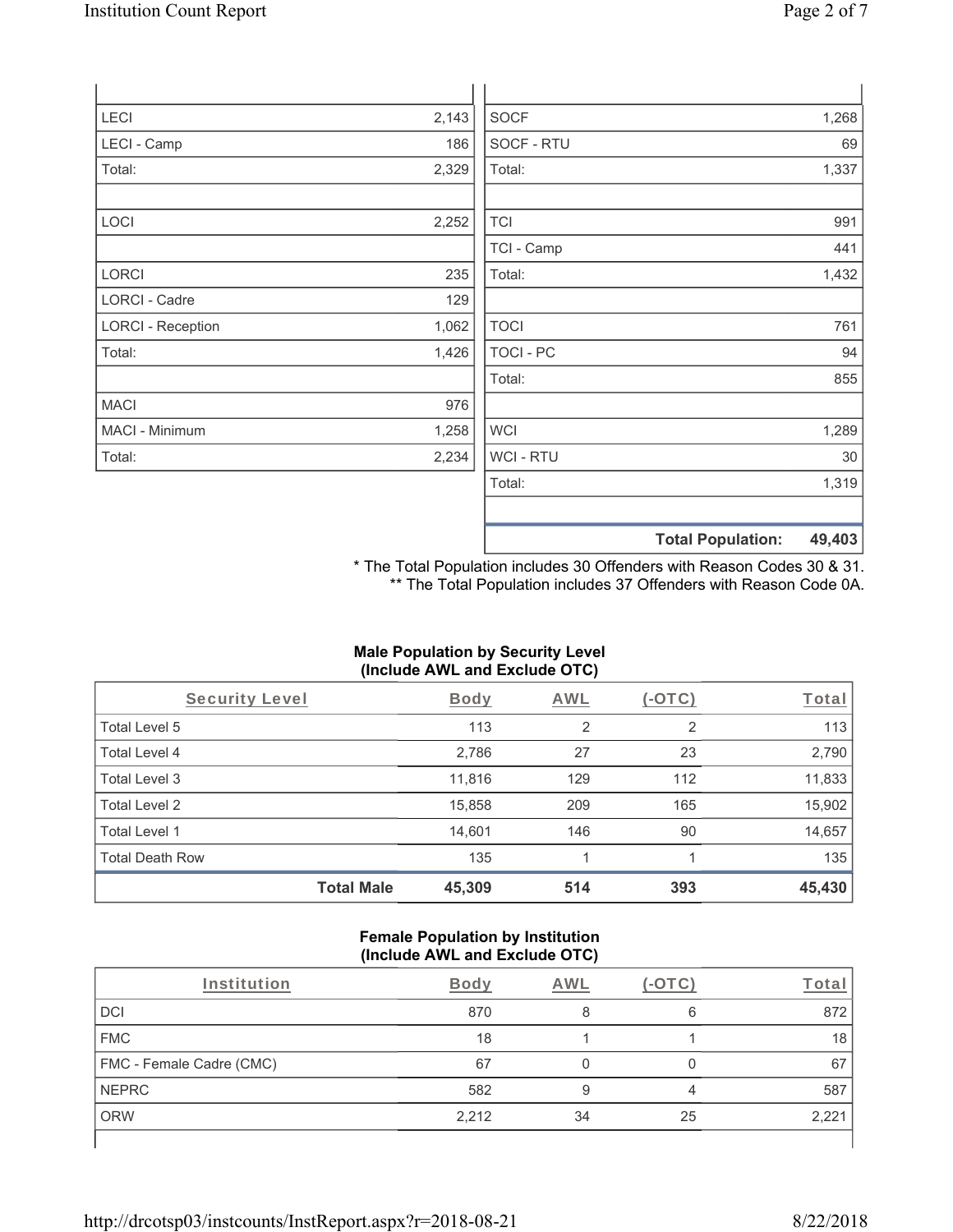|                                                 | 0      |     |        |
|-------------------------------------------------|--------|-----|--------|
| 17                                              | 0      |     |        |
| 198                                             | 14     | 10  | 202    |
| 51                                              | 0      |     | 51     |
| 4,016                                           | 66     | 46  | 4,036  |
|                                                 | 580    | 439 | 49,466 |
| <b>Total Female</b><br><b>Total Population:</b> | 49,325 |     |        |

### **Male Population by Institution: Security Level 5 (Include AWL and Exclude OTC)**

| Institution  |                      | Body           | AWL          | $(-OTC)$     | Total          |
|--------------|----------------------|----------------|--------------|--------------|----------------|
| ACI          |                      |                | $\mathbf 0$  | 0            |                |
| LECI         |                      | $\overline{4}$ | $\mathbf{0}$ | 0            | 4              |
| <b>MACI</b>  |                      | 2              | $\mathbf 0$  | 0            | $\overline{2}$ |
| <b>MANCI</b> |                      | $\overline{4}$ | $\mathbf 0$  | 0            | $\overline{4}$ |
| <b>OSP</b>   |                      | 47             | 1            |              | 47             |
| <b>RCI</b>   |                      |                | $\mathbf{0}$ | 0            |                |
| <b>SOCF</b>  |                      | 45             | 4            |              | 45             |
| <b>TCI</b>   |                      |                | $\mathbf{0}$ | $\Omega$     | 1              |
| <b>TOCI</b>  |                      | 5              | $\mathbf 0$  | $\mathbf{0}$ | 5              |
| <b>WCI</b>   |                      | 2              | $\mathbf{0}$ | 0            | $\overline{2}$ |
| WCI - RTU    |                      |                | $\Omega$     |              |                |
|              | <b>Total Level 5</b> | 113            | $\mathbf{2}$ | 2            | 113            |

## **Male Population by Institution: Security Level 4 (Include AWL and Exclude OTC)**

| Institution                       | Body         | AWL      | $(-OTC)$ | Total          |
|-----------------------------------|--------------|----------|----------|----------------|
| ACI                               | 6            | $\Omega$ | $\Omega$ | 6              |
| <b>BECI</b>                       | $\mathbf{0}$ |          |          |                |
| CCI                               | 2            | $\Omega$ | $\Omega$ | $\mathfrak{p}$ |
| CRC                               | 37           | $\Omega$ | $\Omega$ | 37             |
| CRC - Reception                   | 8            | $\Omega$ | $\Omega$ | 8              |
| CRC - RTU                         | 15           | $\Omega$ | O        | 15             |
| <b>FMC</b>                        | 3            | $\Omega$ | $\Omega$ | 3              |
| FMC - Intensive Care - Male (CMC) |              | $\Omega$ | 0        |                |
| GCI                               |              | U        | $\Omega$ |                |
| LECI                              | 28           | $\Omega$ | O        | 28             |
| LOCI                              | $\Omega$     | 5        | 5        | U              |
| <b>LORCI</b>                      | 14           |          |          | 14             |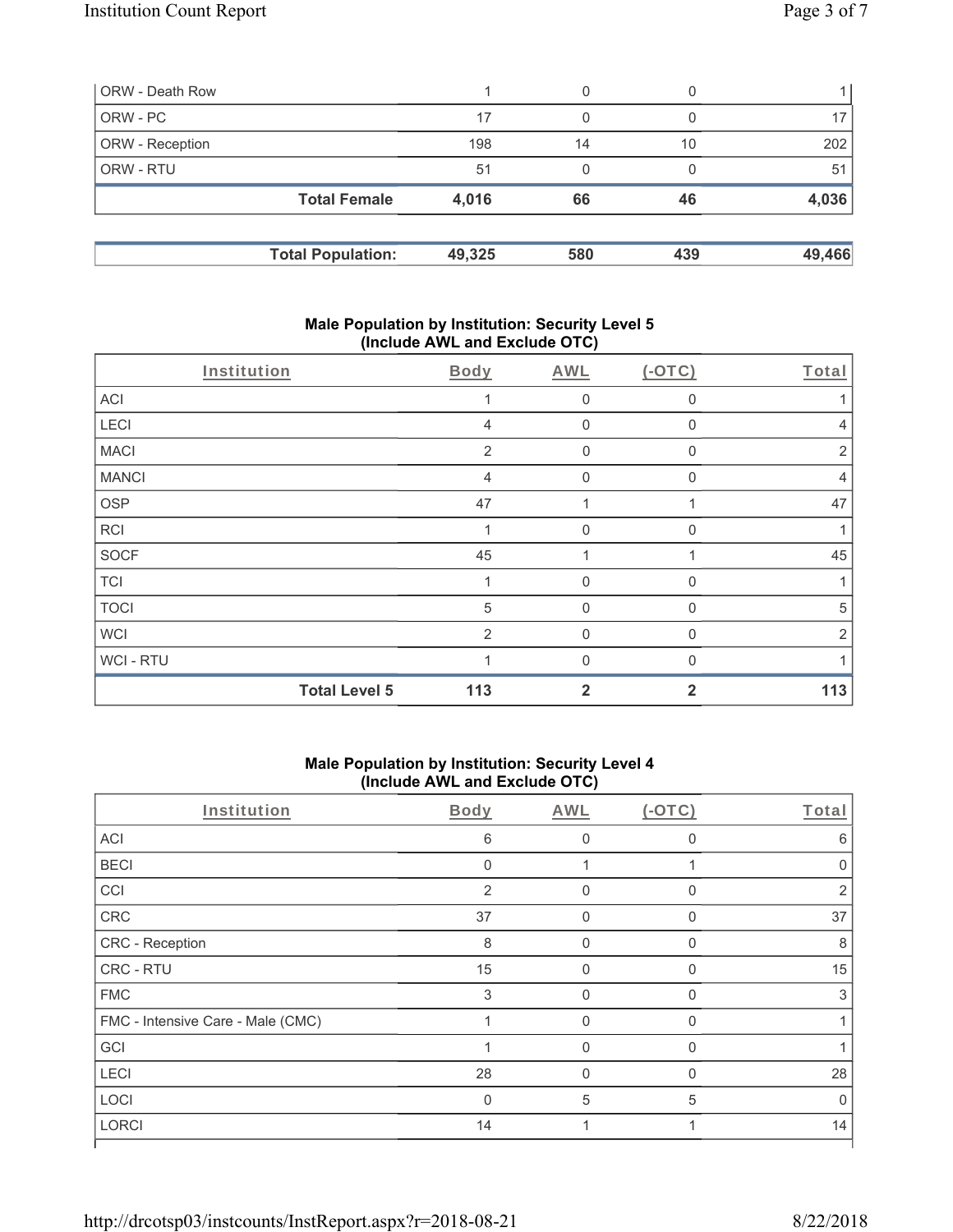| LORCI - Cadre            |                      | 1              | $\mathbf 0$         | $\boldsymbol{0}$    | $\mathbf{1}$   |
|--------------------------|----------------------|----------------|---------------------|---------------------|----------------|
| <b>LORCI - Reception</b> |                      | $\overline{7}$ | $\mathbf 0$         | $\boldsymbol{0}$    | $\overline{7}$ |
| <b>MACI</b>              |                      | 60             | $\mathbf{1}$        | 1                   | 60             |
| <b>MANCI</b>             |                      | 52             | $\mathbf{1}$        | 1                   | 52             |
| MCI                      |                      | $\overline{2}$ | $\mathsf{O}\xspace$ | 0                   | $\sqrt{2}$     |
| NCCI                     |                      | $\mathbf{1}$   | $\mathsf{O}\xspace$ | $\mathbf 0$         | 1              |
| <b>NEOCC</b>             |                      | $10$           | $\mathsf{O}\xspace$ | $\mathsf{O}\xspace$ | $10$           |
| <b>OSP</b>               |                      | 400            | $\sqrt{3}$          | 1                   | 402            |
| RCI                      |                      | 24             | $\mathsf 0$         | $\mathsf{O}\xspace$ | 24             |
| <b>RICI</b>              |                      | $\overline{2}$ | $\mathbf 0$         | 0                   | $\overline{2}$ |
| SCI                      |                      | $\overline{4}$ | $\mathbf 0$         | 0                   | $\overline{4}$ |
| SOCF                     |                      | 1,212          | 12                  | $10$                | 1,214          |
| SOCF - RTU               |                      | 68             | $\mathbf 0$         | $\mathsf{O}\xspace$ | 68             |
| <b>TCI</b>               |                      | 26             | $\mathsf{O}\xspace$ | $\mathsf{O}\xspace$ | 26             |
| <b>TOCI</b>              |                      | 740            | $\mathsf{O}\xspace$ | $\mathsf{O}\xspace$ | 740            |
| TOCI - PC                |                      | 21             | $\mathbf 0$         | $\mathsf{O}\xspace$ | 21             |
| <b>WCI</b>               |                      | 27             | $\sqrt{2}$          | $\overline{2}$      | 27             |
| WCI - RTU                |                      | 14             | $\mathbf{1}$        | 1                   | 14             |
|                          | <b>Total Level 4</b> | 2,786          | 27                  | 23                  | 2,790          |

## **Male Population by Institution: Security Level 3 (Include AWL and Exclude OTC)**

| Institution                       | Body           | AWL         | $(-OTC)$    | Total          |
|-----------------------------------|----------------|-------------|-------------|----------------|
| <b>ACI</b>                        | 15             | $\mathbf 0$ | 0           | 15             |
| ACI-PC                            | 1              | $\mathbf 0$ | 0           | 1              |
| CCI                               | $\overline{2}$ | $\mathbf 0$ | 0           | $\overline{2}$ |
| CRC                               | 88             | $\mathbf 0$ | 0           | 88             |
| CRC - Cadre                       | 116            | $\mathbf 0$ | 0           | 116            |
| CRC - Reception                   | 772            | 13          | 13          | 772            |
| CRC - RTU                         | 41             | $\mathsf 0$ | 0           | 41             |
| CRC - Youth                       |                | 0           | 0           | 1              |
| <b>FMC</b>                        | 5              | $\mathbf 0$ | 0           | 5              |
| FMC - Intensive Care - Male (CMC) | 4              | $\mathbf 0$ | 0           | $\overline{4}$ |
| <b>LAECI</b>                      | 4              | $\mathbf 0$ | $\Omega$    | $\overline{4}$ |
| LECI                              | 2,105          | 13          | 12          | 2,106          |
| LOCI                              | 1              | $\mathbf 0$ | $\mathbf 0$ | 1              |
| <b>LORCI</b>                      | 45             | 24          | 23          | 46             |
| LORCI - Cadre                     | 17             | $\mathbf 0$ | 0           | 17             |
| <b>LORCI - Reception</b>          | 627            | 5           | 4           | 628            |
| <b>MACI</b>                       | 827            | $\,6\,$     | 3           | 830            |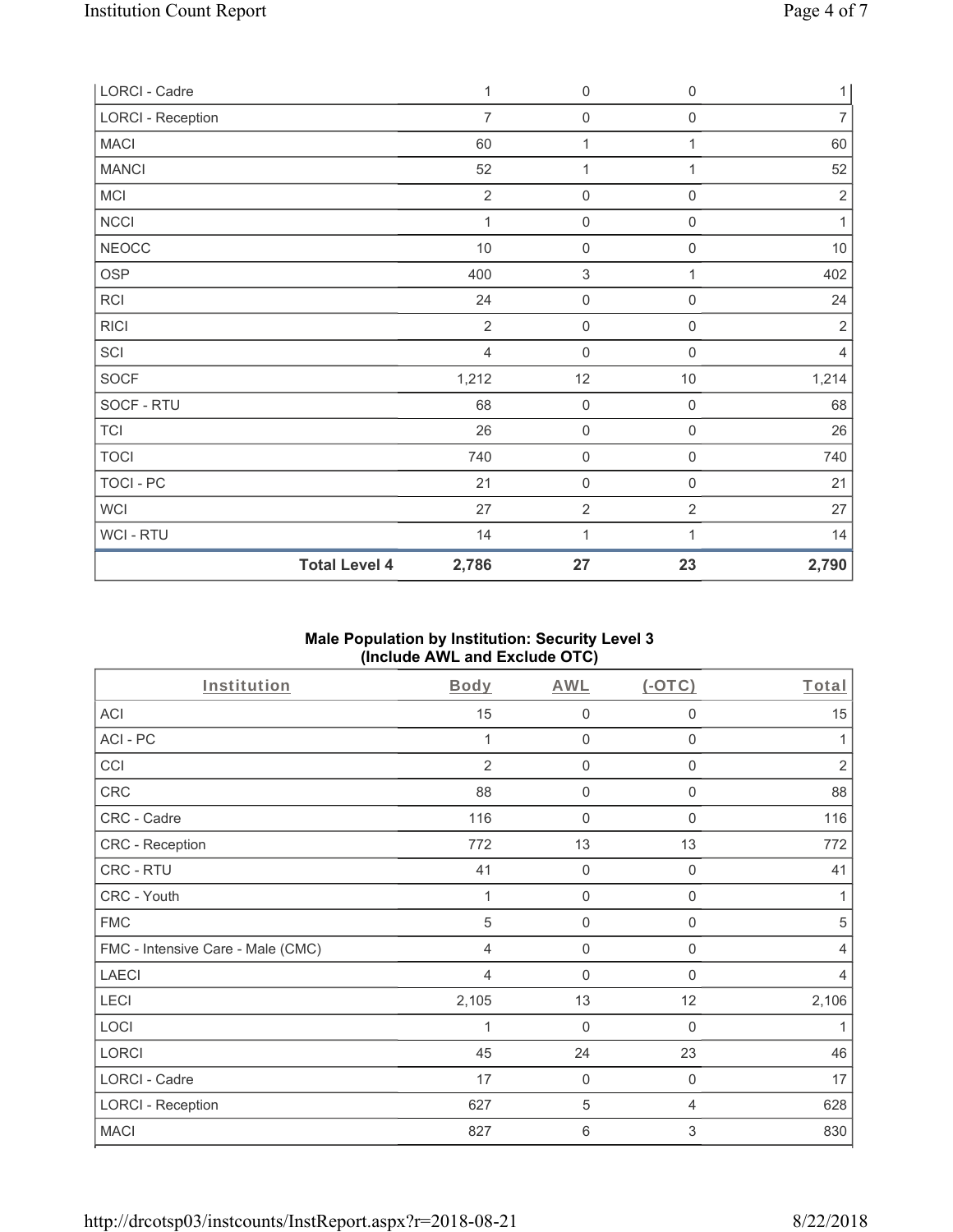| <b>MANCI</b>   |                      | 2,143          | 25                  | 23          | 2,145          |
|----------------|----------------------|----------------|---------------------|-------------|----------------|
| <b>MCI</b>     |                      | 1              | $\mathsf{O}\xspace$ | $\mathbf 0$ |                |
| <b>NCCI</b>    |                      | 11             | $\mathbf 0$         | $\mathbf 0$ | 11             |
| NCI            |                      | $\,$ 3 $\,$    | $\boldsymbol{0}$    | 0           | 3              |
| <b>NEOCC</b>   |                      | 900            | 4                   | 3           | 901            |
| OSP            |                      | $\overline{7}$ | $\boldsymbol{0}$    | $\mathbf 0$ | $\overline{7}$ |
| PCI            |                      | 37             | $\boldsymbol{0}$    | $\mathbf 0$ | 37             |
| <b>RCI</b>     |                      | 1,751          | 13                  | 10          | 1,754          |
| SOCF           |                      | 11             | $\mathbf 0$         | $\mathbf 0$ | 11             |
| SOCF - RTU     |                      | 1              | $\boldsymbol{0}$    | 0           | 1              |
| <b>TCI</b>     |                      | 921            | 10                  | 7           | 924            |
| <b>TOCI</b>    |                      | 16             | $\overline{2}$      | 2           | 16             |
| TOCI - PC      |                      | 73             | $\mathbf 0$         | 0           | 73             |
| <b>WCI</b>     |                      | 1,259          | 14                  | 12          | 1,261          |
| <b>WCI-RTU</b> |                      | 11             | $\mathbf 0$         | $\Omega$    | 11             |
|                | <b>Total Level 3</b> | 11,816         | 129                 | 112         | 11,833         |

## **Male Population by Institution: Security Level 2 (Include AWL and Exclude OTC)**

| Institution                       | Body  | <b>AWL</b>          | $($ -OTC $)$        | Total |
|-----------------------------------|-------|---------------------|---------------------|-------|
| <b>ACI</b>                        | 717   | 7                   | 3                   | 721   |
| ACI - PC                          | 49    | 1                   | 1                   | 49    |
| <b>ACI - RTU</b>                  | 89    | 0                   | $\mathsf 0$         | 89    |
| <b>BECI</b>                       | 1,463 | 17                  | 13                  | 1,467 |
| CCI                               | 2,007 | 15                  | 12                  | 2,010 |
| CRC                               | 164   | $\mathbf{3}$        | 3                   | 164   |
| CRC - Cadre                       | 98    | $\mathsf{O}\xspace$ | $\mathsf{O}\xspace$ | 98    |
| CRC - Reception                   | 182   | 12                  | 11                  | 183   |
| <b>FMC</b>                        | 16    | $\overline{4}$      | $\mathbf 0$         | 20    |
| FMC - Intensive Care - Male (CMC) | 13    | $\mathbf 0$         | $\mathbf 0$         | 13    |
| GCI                               | 363   | $\sqrt{3}$          | 1                   | 365   |
| GCI - Camp                        | 1     | $\mathbf 0$         | $\mathsf{O}\xspace$ | 1     |
| <b>GCI-RTU</b>                    | 39    | $\mathbf 0$         | $\mathsf 0$         | 39    |
| <b>LAECI</b>                      | 1,090 | 15                  | 13                  | 1,092 |
| LECI                              | 3     | $\mathbf 0$         | $\mathsf{O}\xspace$ | 3     |
| LOCI                              | 1,153 | 13                  | 12                  | 1,154 |
| LORCI                             | 117   | 31                  | 29                  | 119   |
| <b>LORCI - Cadre</b>              | 106   | $\mathbf{1}$        | $\mathbf 0$         | 107   |
| <b>LORCI - Reception</b>          | 268   | $\overline{4}$      | 3                   | 269   |
| <b>MACI</b>                       | 87    | 0                   | 0                   | 87    |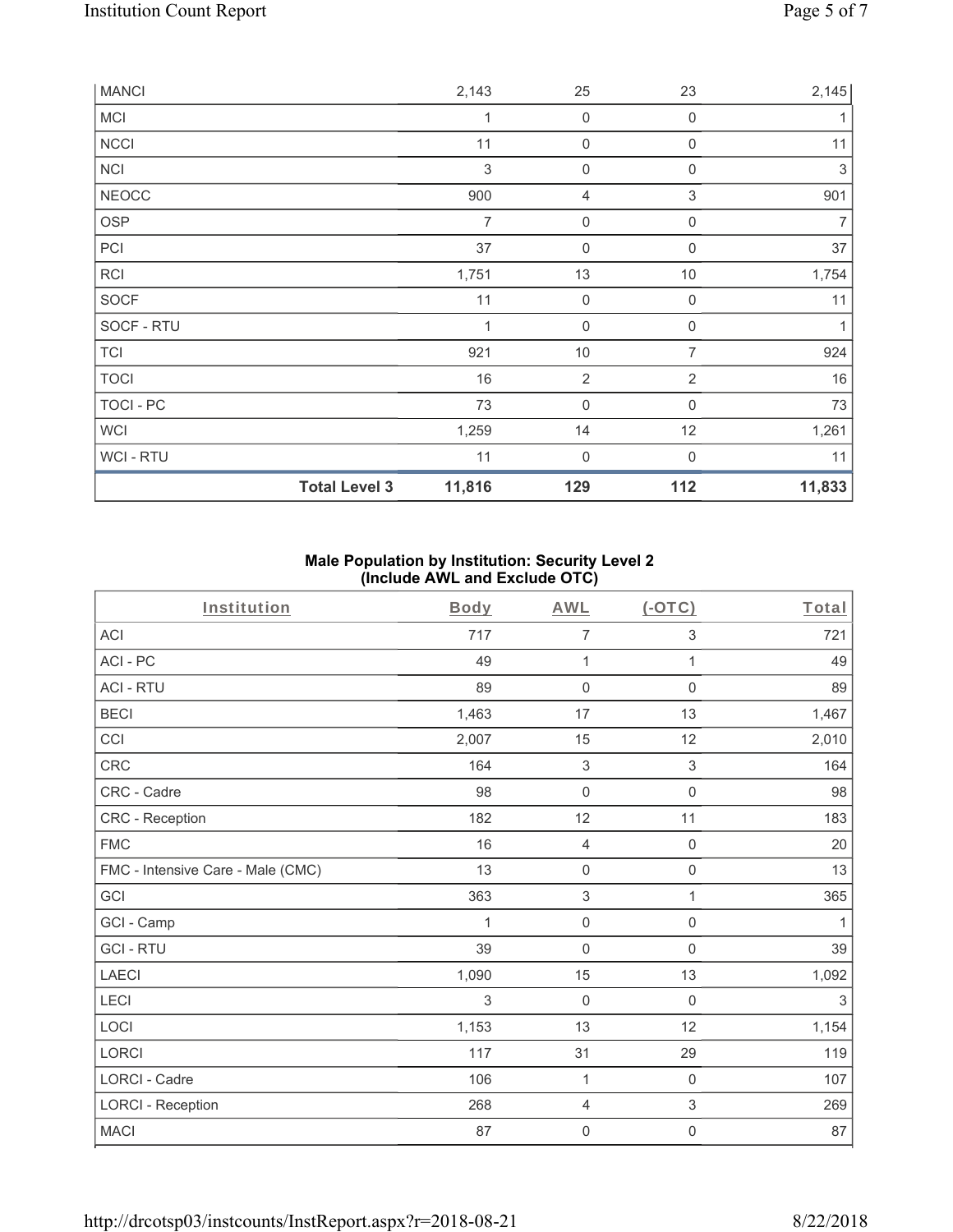| <b>MANCI</b> |                      | 8              | $\boldsymbol{0}$ | $\mathbf 0$      | $\,8\,$        |
|--------------|----------------------|----------------|------------------|------------------|----------------|
| <b>MCI</b>   |                      | 1,596          | 16               | 11               | 1,601          |
| MCI - Camp   |                      |                | $\mathbf 0$      | 0                |                |
| <b>NCCI</b>  |                      | 1,196          | 15               | 14               | 1,197          |
| <b>NCI</b>   |                      | 1,607          | 14               | 12               | 1,609          |
| <b>NEOCC</b> |                      | 1              | $\mathbf 0$      | 0                | 1              |
| <b>OSP</b>   |                      |                | $\mathbf 0$      | 0                |                |
| PCI          |                      | 866            | $\boldsymbol{9}$ | 6                | 869            |
| <b>RCI</b>   |                      | 148            | 1                | 0                | 149            |
| <b>RICI</b>  |                      | 1,475          | 16               | $\boldsymbol{9}$ | 1,482          |
| SCI          |                      | 929            | 12               | 12               | 929            |
| <b>TCI</b>   |                      | $\overline{2}$ | $\boldsymbol{0}$ | $\boldsymbol{0}$ | $\overline{2}$ |
| <b>WCI</b>   |                      | 1              | 0                | 0                | $\mathbf{1}$   |
| WCI - RTU    |                      | $\overline{2}$ | 0                | $\mathbf{0}$     | $\overline{2}$ |
|              | <b>Total Level 2</b> | 15,858         | 209              | 165              | 15,902         |

### **Male Population by Institution: Security Level 1 (Include AWL and Exclude OTC)**

| Institution                       | <b>Body</b>    | <b>AWL</b>          | $(-OTC)$            | Total      |
|-----------------------------------|----------------|---------------------|---------------------|------------|
| <b>ACI</b>                        | 616            | 1                   | $\boldsymbol{0}$    | 617        |
| ACI-PC                            | 6              | $\boldsymbol{0}$    | $\boldsymbol{0}$    | 6          |
| <b>ACI - RTU</b>                  | 34             | $\mathbf 0$         | $\mathbf 0$         | 34         |
| <b>BECI</b>                       | 757            | 10                  | $\overline{4}$      | 763        |
| <b>BECI - Camp</b>                | 480            | $\mathsf{O}\xspace$ | $\mathbf 0$         | 480        |
| CCI                               | 564            | 3                   | 3                   | 564        |
| <b>CRC</b>                        | 83             | $\boldsymbol{9}$    | $\boldsymbol{9}$    | 83         |
| CRC - Cadre                       | $\overline{2}$ | $\mathbf 0$         | $\mathsf{O}\xspace$ | $\sqrt{2}$ |
| <b>CRC</b> - Reception            | 144            | $\mathbf{1}$        | 1                   | 144        |
| <b>FMC</b>                        | 444            | $\overline{2}$      | $\mathbf 0$         | 446        |
| FMC - Intensive Care - Male (CMC) | 29             | $\mathbf 0$         | $\mathsf{O}\xspace$ | 29         |
| GCI                               | 497            | 12                  | 4                   | 505        |
| GCI - Camp                        | 632            | $\mathsf{O}\xspace$ | $\mathbf 0$         | 632        |
| <b>GCI-RTU</b>                    | 15             | 1                   | $\mathsf{O}\xspace$ | 16         |
| <b>LAECI</b>                      | 668            | $\,8\,$             | 5                   | 671        |
| LECI                              | 3              | $\mathsf 0$         | $\mathsf{O}\xspace$ | 3          |
| LECI - Camp                       | 186            | $\mathbf 0$         | $\mathsf 0$         | 186        |
| LOCI                              | 1,098          | 3                   | $\,$ 3 $\,$         | 1,098      |
| <b>LORCI</b>                      | 59             | 16                  | 16                  | 59         |
| <b>LORCI - Cadre</b>              | 5              | $\mathsf{O}\xspace$ | $\mathsf{O}\xspace$ | 5          |
| <b>LORCI - Reception</b>          | 159            | $\mathsf{O}\xspace$ | $\boldsymbol{0}$    | 159        |